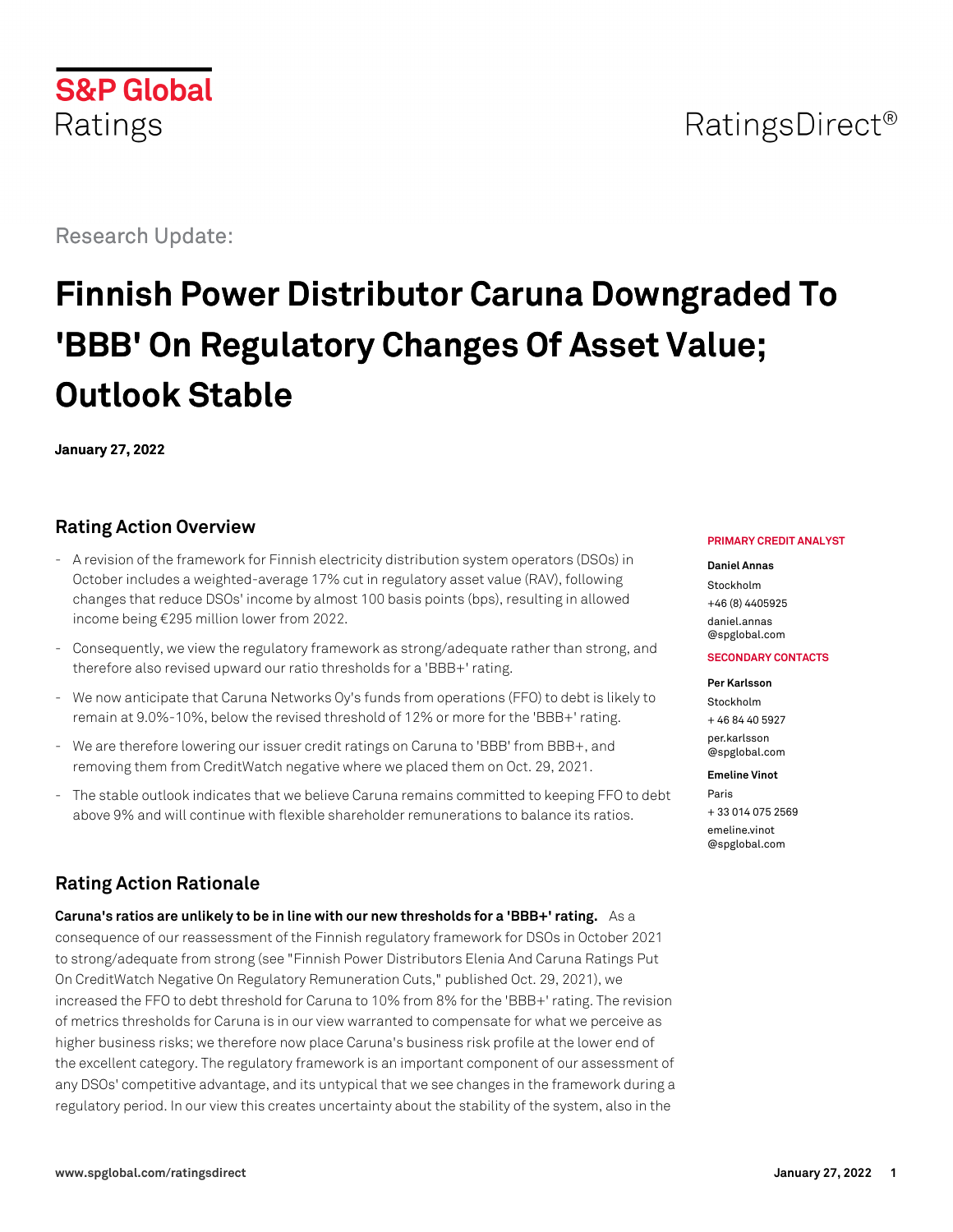future. We don't expect any further changes in the current regulatory period but, based upon the regulator's announcement in October 2021, we believe the risk of such intervention has increased. Following our reassessment, we now benchmark the credit metrics for Finnish DSOs against the more demanding medial financial risk table instead of the low volatility table. After our review, which included discussions with Caruna's management, we have concluded that Caruna is unlikely to achieve the ratios commensurate with a 'BBB+' rating. This acknowledges that this would have required a relatively sizable strengthening of the company's balance sheet of about €500 million-, which the owner is unlikely to arrange. Over the past three years, Caruna has paid about €300 million of shareholder remuneration. In the future, we expect Caruna to balance its shareholder remuneration and show flexibility to maintain credit metrics commensurate with the 'BBB' rating. We believe the company remains committed to keeping FFO to debt above 9%, which we see as in line with its 'bbb' stand-alone credit profile.

**Despite what we perceive as reduced predictability of the Finnish regulator, Caruna remains one of the most efficient operators in Finland in our view.** We believe the regulatory environment for DSOs in Finland has weakened as a result of significant changes to the framework in the middle of the regulatory period. Ultimately, this has led to a significant cut in remuneration, by about €60 million annually in 2022 and 2023 for Caruna. It is highly unusual for frameworks to be amended in the middle of a regulatory period, and this goes against our view of a stable and supportive framework. In our view, introducing a new unit price list that results in a substantial lowering of the RAV by 2022, and also by including investments already made and completed, does not align with our view of a strong regulatory framework. On average, the regulatory assets base, which is the starting point for the reasonable-return calculation, has been reduced by 17% on a weighted-average basis for all DSOs in Finland. We view this as a significant reduction and untypical among other European regulatory frameworks that we assess as strong. We note that DSOs in Finland have made a legal appeal against the changes, but we don't expect an outcome in the near term; moreover, the outcome is highly uncertain. That said, Caruna is one of the largest network operators in Finland. We expect that Caruna will remain one of the most efficient operators, among other reasons due to its advantage from economies of scale and highly competent project management skills, resulting in stable and predictable cash flows. We therefore still regard Caruna's business risk profile as excellent. We expect profitability, as measured by the EBITDA margin, to remain in the 60%-65% range over 2022-2023.

**The effect from the cut in remuneration is muted by Caruna's cumulative, regulatory allowed income deficit, implying the group can use income exceeding €300 million from previous periods.** Historically, Caruna has not charged the full allowed tariff from its customers, to balance its regulatory allowed income over previous periods. This has resulted in a cumulative regulated allowed income deficit, transferred from previous periods, which amounted to more than €300 million by the end of 2020. As Caruna starts to activate this deficit it will to some extent increase its revenue until the next regulatory period, which is set to start in 2024, thereby somewhat offsetting the impact of the regulatory cut. This also provides a degree of stability to revenue and cash flows, despite the regulatory changes. At this stage is unclear to us whether the next regulatory reset, commencing 2024, will result in further remuneration cuts for Finnish DSOs.

## **Outlook**

The stable outlook reflects our expectation that Caruna's EBITDA and FFO will not decline significantly despite the regulatory changes, since the company can activate cumulative income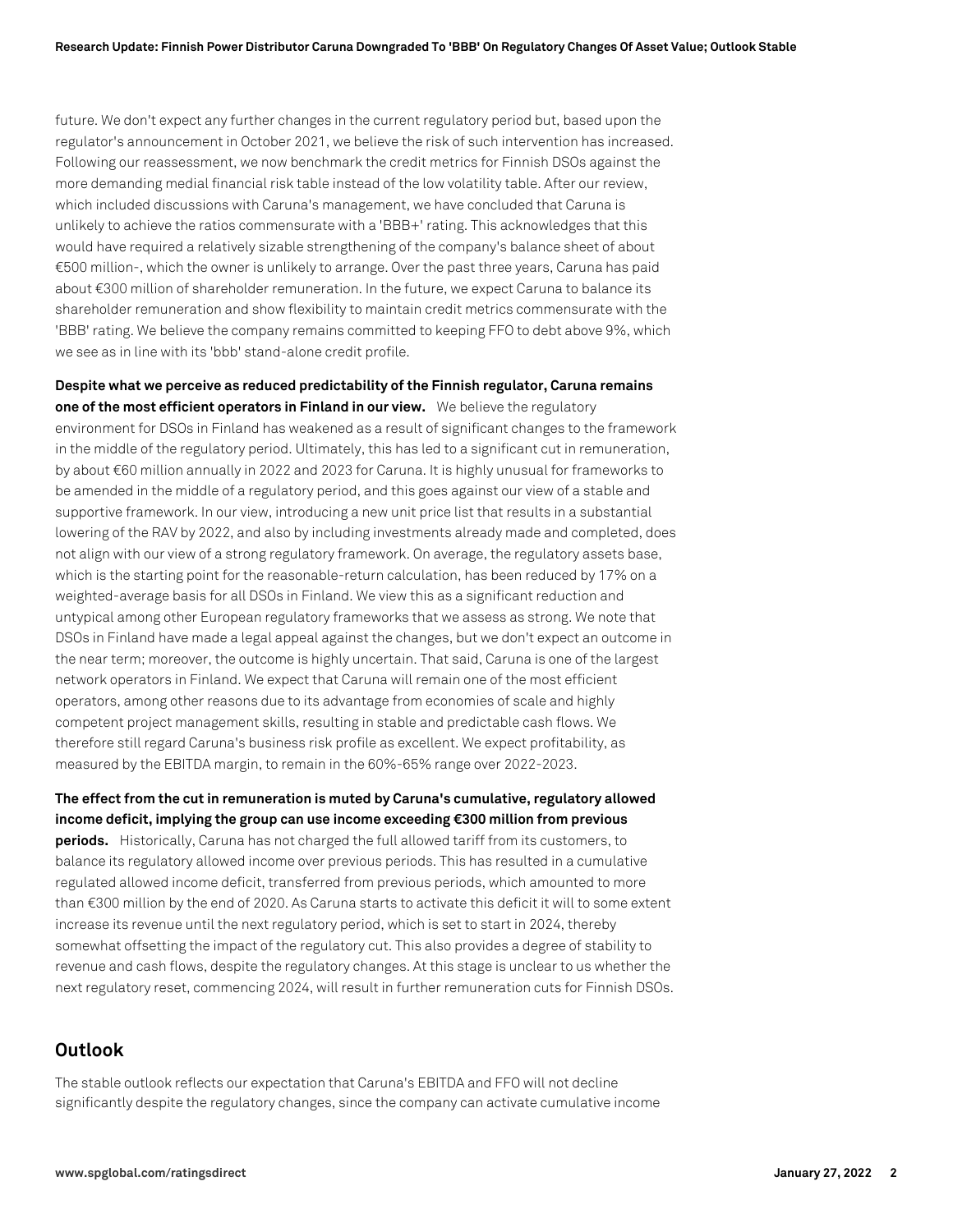deficits from previous years of about €300 million, which should somewhat offset negative effects. Additionally, we expect that Caruna will adjust its shareholder distributions to protect its credit metrics. Therefore, we expect FFO to debt remain comfortably at 9%-10% and debt to EBITDA at about 8x, which we consider commensurate with a 'bbb' stand-alone credit profile.

#### **Downside scenario**

We could lower the rating if Caruna's FFO to debt falls below 9% without any signs of recovery, or debt to EBITDA remains above 8x and is increasing. This could occur if:

- The company increased investments or shareholder remuneration beyond our expectations.
- The regulator imposes additional changes to the framework for the 2024-2027 regulatory period that would have a significant negative impact.

## **Upside scenario**

We see a positive rating action as unlikely at this stage, especially since we believe Caruna will use its additional flexibility to either expand its investment pipeline or increase shareholder remuneration.

We could, however, consider an upgrade if Caruna were to commit to deleveraging, resulting in FFO to debt sustainably above 12% and debt to EBITDA below 7x. We view this as unlikely over the remaining regulatory period until end of 2023, given the group's business plan and recently implemented changes to the regulatory framework leading to lower remuneration.

Additionally, we have noted that Caruna, and the vast majority of DSOs in Finland have appealed the changes imposed by the regulator in the middle of the regulatory period. We could consider raising the rating if the appeal is successful. However, we understand that this could be a very lengthy process, and a positive outcome in the magnitude required for the rating to return to 'BBB+' appears low at this stage.

## **Company Description**

Caruna is a Finnish power DSO that was founded in 2014 as a spin-off from Fortum. It is the largest power DSO in Finland, with 20.6% market share of power distribution, followed by Elenia Verkko Oyj with 12.7% in 2020. Caruna distributes electricity to about 700,000 customers (about 1.5 million people) in its geographic areas. Caruna is composed of Caruna Oy and Caruna Espoo Oy, which together operate 87,400 kilometers of network in Finland (56% of which is underground cable). Caruna Espoo operates in urban areas with a large number of consumers, while Caruna Oy operates in mostly rural areas, requiring high investments owing to the larger network. At year-end 2019, the average cabling rate for Caruna was 56% (54% for Caruna Oy and 76% for Caruna Espoo), reaching 58% as of June 30, 2020. Caruna is owned by Finnish mutual pension insurance company Elo (7.5%), as well as international investors KKR (40%), Ontario Teachers' Pension Plan Board (40%), and AMF Pension (12.5 %).

## **Our Base-Case Scenario**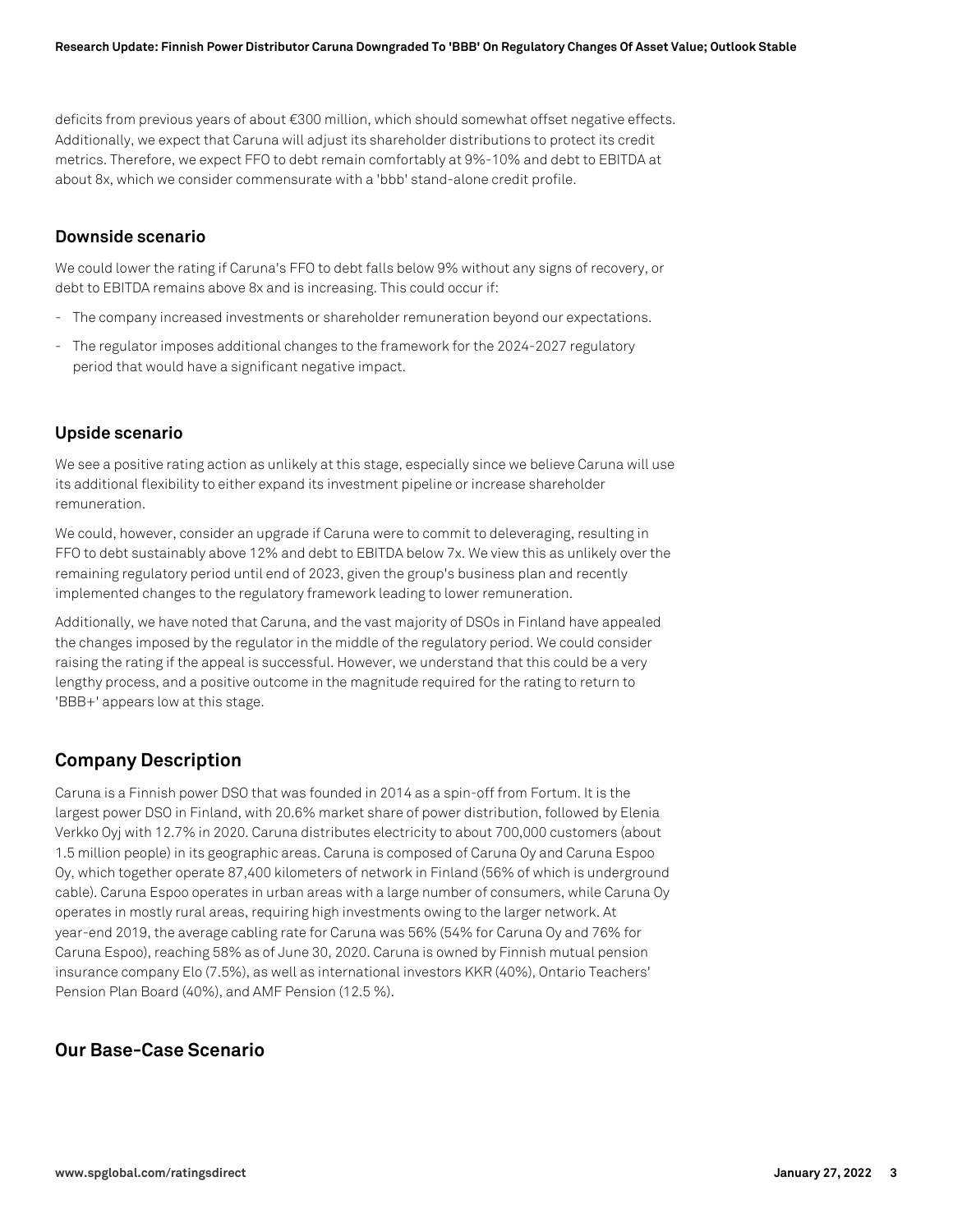#### **Assumptions**

- Finland's GDP to increase by 1.7% in 2022 and 1.5% in 2023.
- Pretax weighted average cost of capital (WACC) of 4.0%, 4.0%, and 4.2% for 2022, 2023, and 2024.
- Utilizing its cumulative regulatory allowed income deficit, totaling about €310 million, to smooth the effect from the cut in RAV and lower WACC.
- Shareholder distributions of €90 million-€115 million annually during 2022 and 2023.
- No material mergers or acquisitions.

#### **Key metrics**

#### **Caruna Networks Oy--Key Metrics\***

|                             | --Fiscal year ended Dec. 31-- |               |             |              |
|-----------------------------|-------------------------------|---------------|-------------|--------------|
| Mil. €                      | 2020a                         | 2021e         | 2022f       | 2023f        |
| <b>FBITDA</b>               | 304.5                         | 310-330       | 290-310     | 300-320      |
| Funds from operations (FFO) | 236.3                         | $250 - 270$   | 230-250     | $240 - 260$  |
| <b>Dividends</b>            | 78.9                          | $140 - 160$   | $80 - 100$  | $100 - 120$  |
| Debt                        | 2503.4                        | 2500-2600     | 2500-2600   | 2500-2600    |
| Debt to EBITDA (x)          | 8.2                           | $8.0 - 8.5$   | $8.5 - 9.0$ | $8.0 - 8.5$  |
| FFO to debt (%)             | 9.4                           | $10.0 - 10.5$ | $9.0 - 9.5$ | $9.5 - 10.0$ |

\*All figures adjusted by S&P Global Ratings. §Dividends include interests on shareholder loan a--Actual. e--Estimate. f--Forecast.

## **Liquidity**

We view Caruna's liquidity as strong. We believe that available liquidity sources exceed forecast near-term cash outflows by more than 2x in the next 12 months. In our assessment of liquidity, we also factor in qualitative factors, such as Caruna's sound relationships with banks, satisfactory standing in credit markets, and likely ability to absorb high-impact, low-probability events, with no debt maturing until 2023.

We forecast Caruna will have significant headroom over the next two years under the covenants in its debt documentation. We also believe the company has significant flexibility to reduce shareholder distributions even before reaching lock-up covenant levels.

## **Principal liquidity sources:**

- As of Dec. 31, 2021, forecast FFO of €240 million-€250 million.
- Available cash and marketable securities of about €60 million.
- Access to committed credit lines of about  $\epsilon$ 250 million.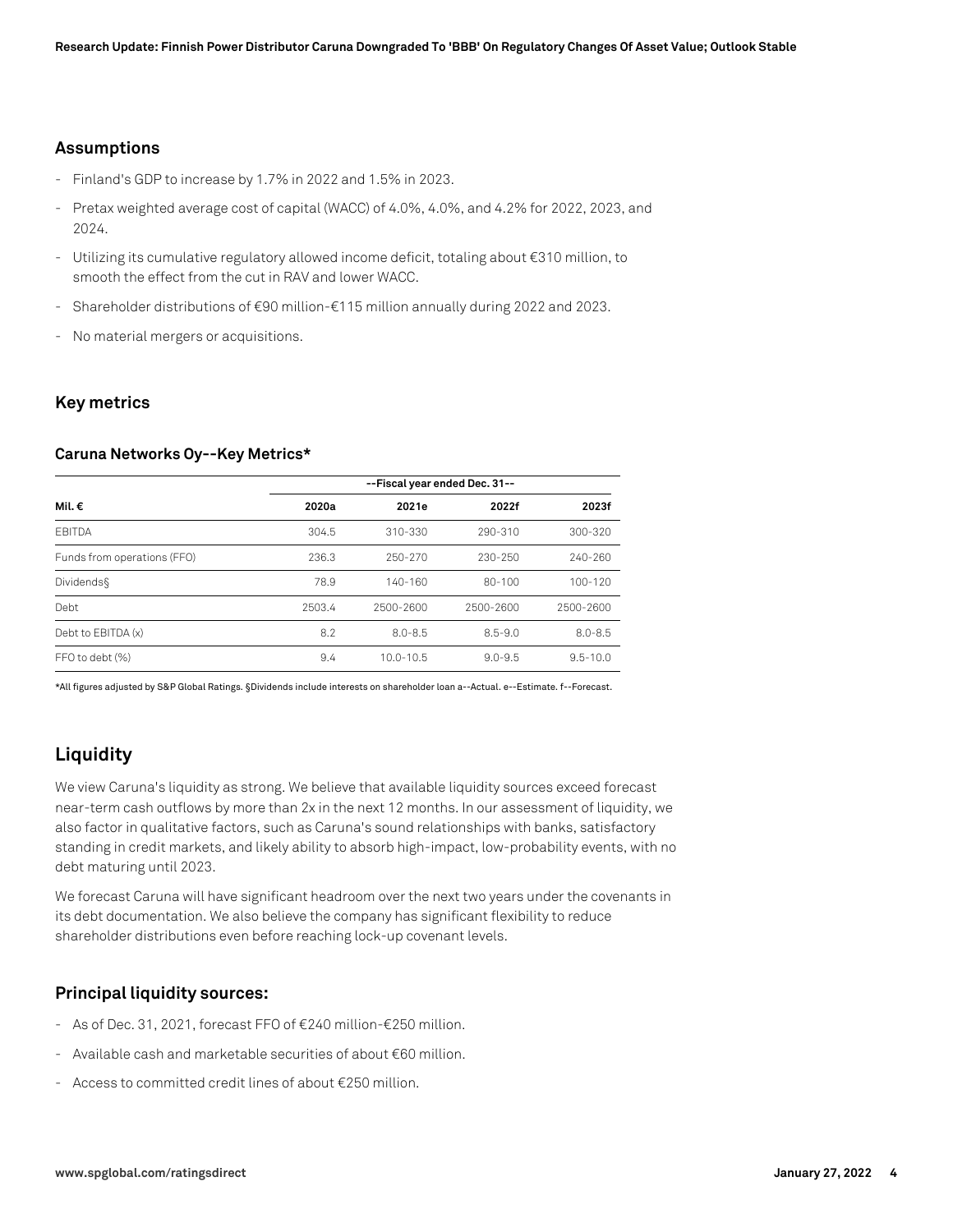#### **Principal liquidity uses:**

- As of Dec. 31, 2021, capex of about €140 million over the next 12 months.
- About €90 million-€115 million of shareholder remunerations.
- No debt maturities over the next 12 months.

## **Ratings Score Snapshot**

Issuer Credit Rating: BBB/Stable/--

Business risk: Excellent

- Country risk: Very low
- Industry risk: Very low
- Competitive position: Strong

Financial risk: Aggressive

- Cash flow/leverage: Aggressive

#### Anchor: bbb

#### Modifiers

- Diversification/portfolio effect: Neutral (no impact)
- Capital structure: Neutral (no impact)
- Financial policy: Neutral (no impact)
- Liquidity: Strong (no impact)
- Management and governance: Satisfactory (no impact)
- Comparable rating analysis: Neutral (no impact)

Stand-alone credit profile: bbb

## **ESG credit indicators: E-2, S-2, G-2**

## **Related Criteria**

- General Criteria: Environmental, Social, And Governance Principles In Credit Ratings, Oct. 10, 2021
- General Criteria: Group Rating Methodology, July 1, 2019
- Criteria | Corporates | General: Corporate Methodology: Ratios And Adjustments, April 1, 2019
- Criteria | Corporates | General: Reflecting Subordination Risk In Corporate Issue Ratings, March 28, 2018
- Criteria | Corporates | General: Methodology And Assumptions: Liquidity Descriptors For Global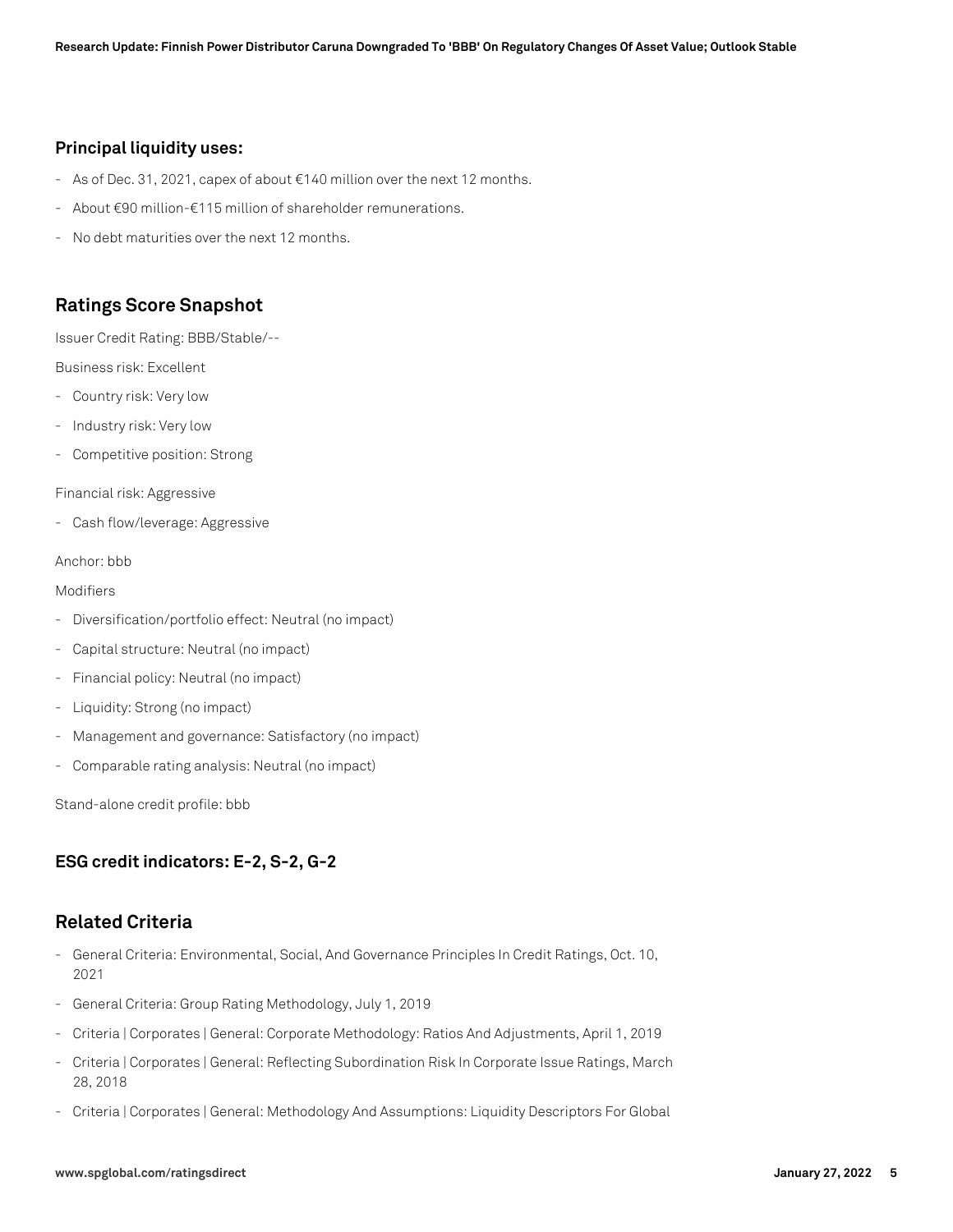Corporate Issuers, Dec. 16, 2014

- Criteria | Corporates | General: The Treatment Of Non-Common Equity Financing In Nonfinancial Corporate Entities, April 29, 2014
- Criteria | Corporates | Utilities: Key Credit Factors For The Regulated Utilities Industry, Nov. 19, 2013
- General Criteria: Methodology: Industry Risk, Nov. 19, 2013
- General Criteria: Country Risk Assessment Methodology And Assumptions, Nov. 19, 2013
- Criteria | Corporates | General: Corporate Methodology, Nov. 19, 2013
- General Criteria: Methodology: Management And Governance Credit Factors For Corporate Entities, Nov. 13, 2012
- General Criteria: Principles Of Credit Ratings, Feb. 16, 2011
- General Criteria: Stand-Alone Credit Profiles: One Component Of A Rating, Oct. 1, 2010

## **Related Research**

- Finnish Power Distributors Elenia And Caruna Ratings Put On CreditWatch Negative On Regulatory Remuneration Cuts, Oct. 29, 2021

## **Ratings List**

#### **Downgraded; CreditWatch/Outlook Action**

|                             | Т٥ | From                            |  |
|-----------------------------|----|---------------------------------|--|
| Caruna Networks Oy          |    |                                 |  |
| <b>Issuer Credit Rating</b> |    | BBB/Stable/-- BBB+/Watch Neg/-- |  |

Certain terms used in this report, particularly certain adjectives used to express our view on rating relevant factors, have specific meanings ascribed to them in our criteria, and should therefore be read in conjunction with such criteria. Please see Ratings Criteria at www.standardandpoors.com for further information. A description of each of S&P Global Ratings' rating categories is contained in "S&P Global Ratings Definitions" at https://www.standardandpoors.com/en\_US/web/guest/article/-/view/sourceId/504352 Complete ratings information is available to subscribers of RatingsDirect at www.capitaliq.com. All ratings affected by this rating action can be found on S&P Global Ratings' public website at www.standardandpoors.com. Use the Ratings search box located in the left column. Alternatively, call one of the following S&P Global Ratings numbers: Client Support Europe (44) 20-7176-7176; London Press Office (44) 20-7176-3605; Paris (33) 1-4420-6708; Frankfurt (49) 69-33-999-225; Stockholm (46) 8-440-5914; or Moscow 7 (495) 783-4009.